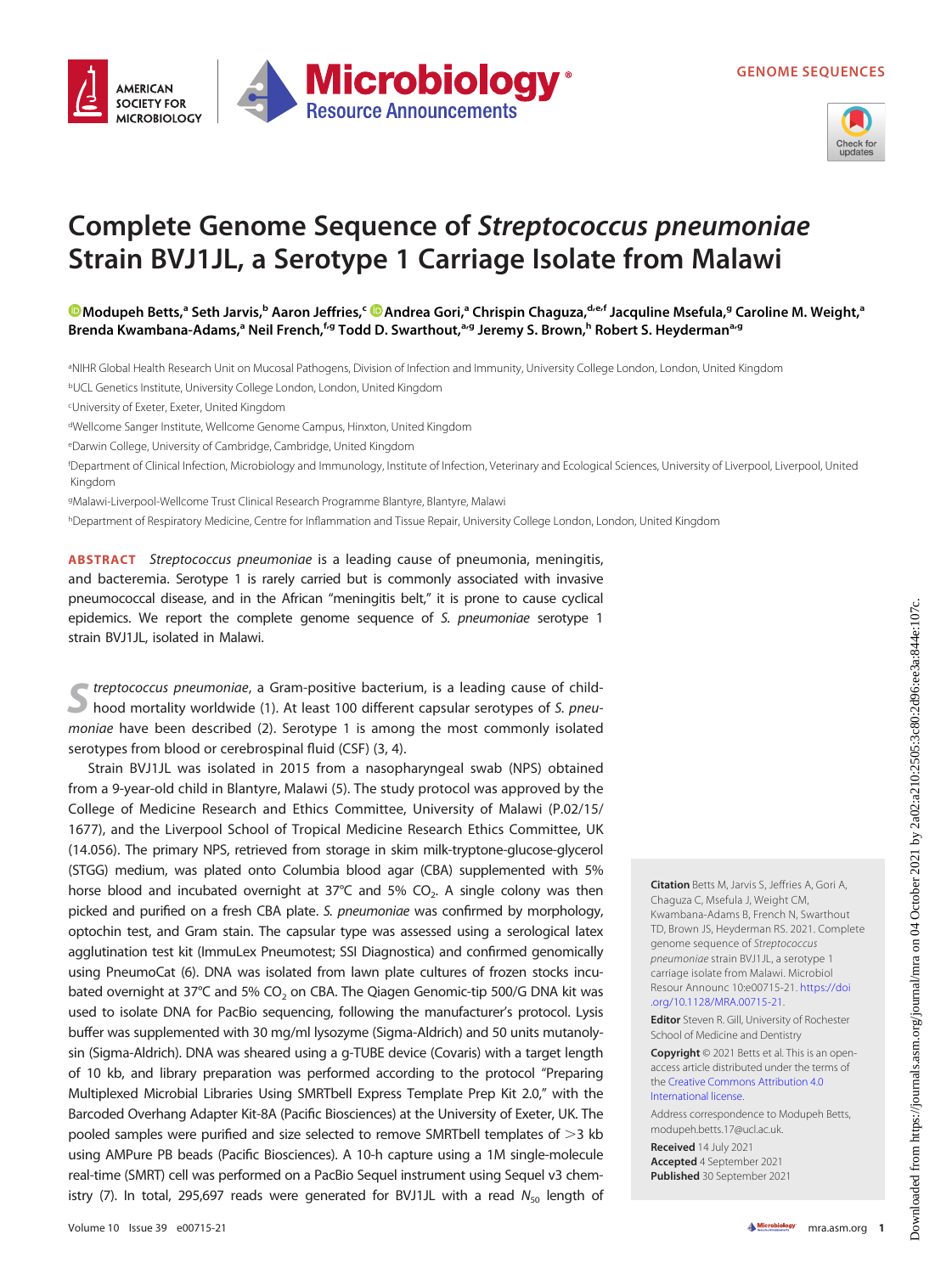5,084 bp. The reads were demultiplexed and downsampled using HGAP4 in the SMRTLink v8.0 portal. DNA for Illumina sequencing was isolated using the DNeasy blood and tissue kit (Qiagen) and quantified using Quant-iT PicoGreen double-stranded DNA (dsDNA) kits (Invitrogen) according to the manufacturer's specifications. DNA was fragmented using an EpiSonic sonication system (EpiGentek), and libraries were constructed using the NEBNext Ultra DNA sample prep master mix kit (New England BioLabs [NEB]) with in-house adapters and barcode tags described at Oxford Genomics Centre, UK [\(8\)](#page-2-2). The libraries were sequenced on an Illumina HiSeq 4000 instrument as 150-bp paired-end reads. The raw Illumina DNA reads (1,162,988 paired-end reads) were trimmed of low-quality ends and cleaned of adapters using Trimmomatic v0.32 [\(9](#page-2-3)). In all, 1,400,000 reads (700,000 paired-end reads) were used for the genome assembly. De novo assembly using the PacBio and Illumina reads was performed with the Unicycler v0.4.9b pipeline in bold mode [\(10](#page-2-4)), resulting in a single circular contig, as confirmed using Bandage v0.8.1 [\(11\)](#page-2-5), with a final genome coverage of  $>500\times$ . The generated assembly was quality assessed using QUAST v5.1.0rc1 [\(12](#page-2-6)), and automated annotation was performed using Prokka v1.14.6 [\(13](#page-2-7)). The genome assembly was 2,134,668 bp with a  $G+C$  content of 39.73%. Prokka v1.14.6 predicted 2,101 coding sequences, 2,238 genes, 12 rRNAs, 59 tRNAs, 59 noncoding RNAs, and 9 riboswitches. Default parameters were used for all software unless otherwise specified.

BVJ1JL belonged to sequence type 5012 (ST5012) and Global Pneumococcal Sequence Cluster 2 (GPSC2) lineage [\(14](#page-2-8)). ST5012 is a locus variant of the highly virulent ST217 [\(15](#page-2-9), [16](#page-2-10)). Genetic analysis predicted susceptibility to penicillin [\(17](#page-2-11)) but resistance to chloramphenicol and tetracycline (cat and tetM, respectively). The macrolide resistance genes mef and ermB were not detected.

Data availability. The assembled complete genome sequence has been deposited in GenBank under accession number [CP071871.](https://www.ncbi.nlm.nih.gov/nuccore/CP071871) The PacBio and Illumina raw reads are available in NCBI Sequence Read Archive (SRA) under accession numbers [SRX10254117](https://www.ncbi.nlm.nih.gov/sra/SRX10254117) and [SRX10254116](https://www.ncbi.nlm.nih.gov/sra/SRX10254116), respectively. The BioProject accession number is [PRJNA695191](https://www.ncbi.nlm.nih.gov/bioproject/PRJNA695191), and the BioSample accession number is [SAMN17602804.](https://www.ncbi.nlm.nih.gov/biosample/SAMN17602804)

## ACKNOWLEDGMENTS

This work was funded in part through a UCL Grand Challenges Doctoral Students' Small Grant to M.B. and S.J. M.B., A.G., B.K.-A., T.D.S., and R.S.H. are supported by the NIHR Global Health Research Unit on Mucosal Pathogens using UK aid from the UK Government. The views expressed in this publication are those of the author(s) and not necessarily those of the NIHR, the Department of Health and Social Care, or the authors' affiliated institutions. The original study that collected the sample in Malawi was funded by a Bill and Melinda Gates Foundation grant (OPP1117653). The PacBio library preparation and sequencing were performed at the University of Exeter, UK, utilizing equipment funded by the UK Medical Research Council (MRC) Clinical Research Infrastructure Initiative (award number MR/M008924/1). We thank the High-Throughput Genomics Group at the Wellcome Trust Centre for Human Genetics (funded by Wellcome Trust grant reference 203141/Z/16/Z) for Illumina library preparation and sequencing.

## **REFERENCES**

- <span id="page-1-0"></span>1. Wahl B, O'Brien KL, Greenbaum A, Majumder A, Liu L, Chu Y, Lukšic I, Nair H, McAllister DA, Campbell H, Rudan I, Black R, Knoll MD. 2018. Burden of Streptococcus pneumoniae and Haemophilus influenzae type B disease in children in the era of conjugate vaccines: global, regional, and national estimates for 2000–15. Lancet Glob Health 6:e744–e757. [https://doi.org/](https://doi.org/10.1016/S2214-109X(18)30247-X) [10.1016/S2214-109X\(18\)30247-X](https://doi.org/10.1016/S2214-109X(18)30247-X).
- <span id="page-1-1"></span>2. Ganaie F, Saad JS, McGee L, van Tonder AJ, Bentley SD, Lo SW, Gladstone RA, Turner P, Keenan JD, Breiman RF, Nahm MH. 2020. A new pneumococcal capsule type, 10D, is the 100th serotype and has a large cps fragment from an oral Streptococcus. mBio 11:e00937-20. [https://doi.org/10.1128/](https://doi.org/10.1128/mBio.00937-20) [mBio.00937-20](https://doi.org/10.1128/mBio.00937-20).
- <span id="page-1-2"></span>3. Brueggemann AB, Peto TEA, Crook DW, Butler JC, Kristinsson KG, Spratt BG. 2004. Temporal and geographic stability of the serogroup-specific

invasive disease potential of Streptococcus pneumoniae in children. J Infect Dis 190:1203–1211. [https://doi.org/10.1086/423820.](https://doi.org/10.1086/423820)

- <span id="page-1-3"></span>4. Balsells E, Dagan R, Yildirim I, Gounder PP, Steens A, Muñoz-Almagro C, Mameli C, Kandasamy R, Givon Lavi N, Daprai L, van der Ende A, Trzciński K, Nzenze SA, Meiring S, Foster D, Bulkow LR, Rudolph K, Valero-Rello A, Ducker S, Vestrheim DF, von Gottberg A, Pelton SI, Zuccotti G, Pollard AJ, Sanders EAM, Campbell H, Madhi SA, Nair H, Kyaw MH. 2018. The relative invasive disease potential of Streptococcus pneumoniae among children after PCV introduction: a systematic review and meta-analysis. J Infect 77: 368–378. [https://doi.org/10.1016/j.jinf.2018.06.004.](https://doi.org/10.1016/j.jinf.2018.06.004)
- <span id="page-1-4"></span>5. Swarthout TD, Fronterre C, Lourenço J, Obolski U, Gori A, Bar-Zeev N, Everett D, Kamng'ona AW, Mwalukomo TS, Mataya AA, Mwansambo C, Banda M, Gupta S, Diggle P, French N, Heyderman RS. 2020. High residual